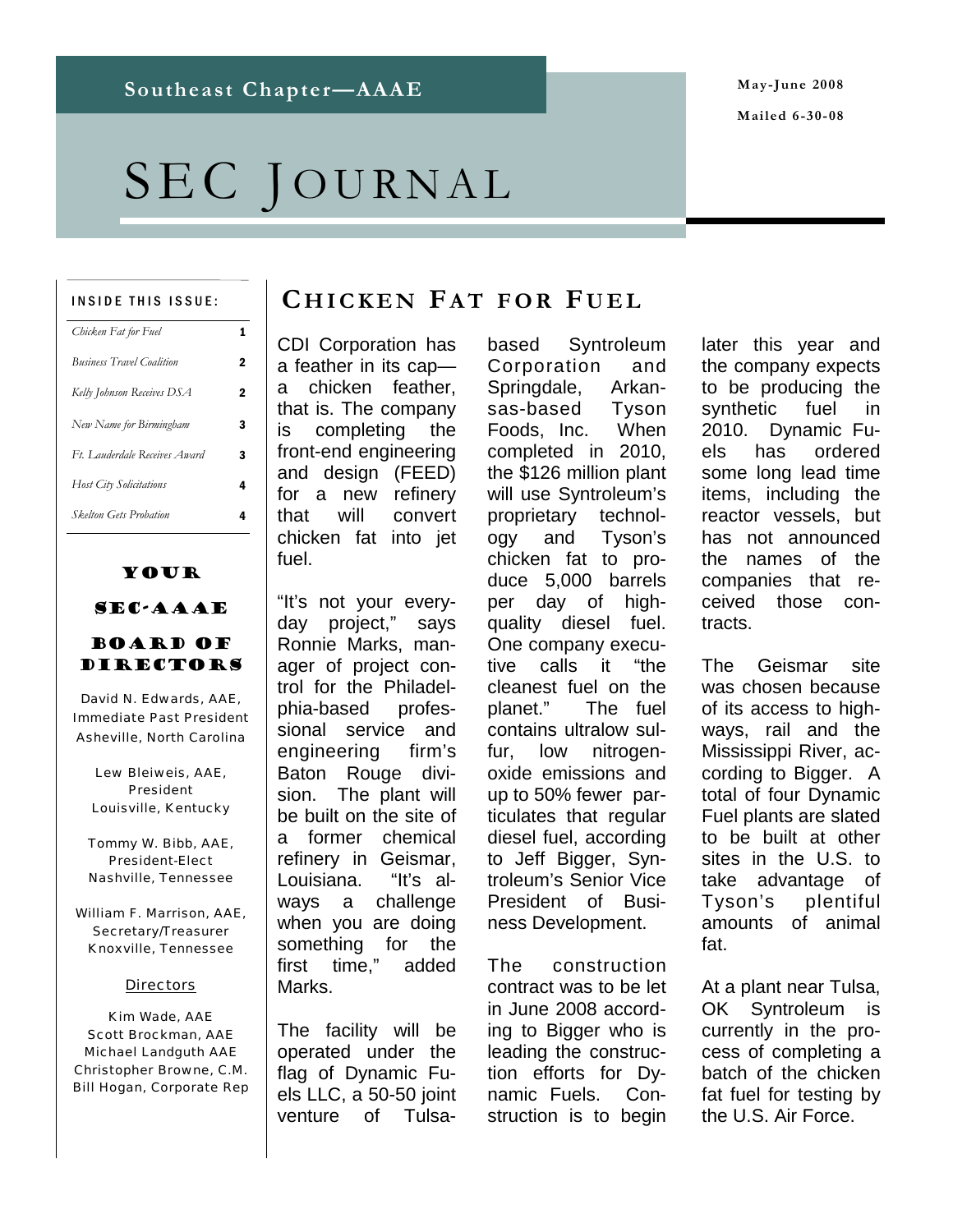# FUEL COSTS NOT YET AN ISSUE FOR LAFAYETTE REGIONAL AIRPORT

Like so many other airports around the country, Lafayette Regional Airport was listed among numerous communities in danger of losing airline service in a recently issued report by a business consumer group. But local airport officials say they are not feeling the effects of high fuel costs yet.

In fact, passenger and cargo traffic at the airport have increased to record numbers in the first quarter of 2008.

"Lafayette is fortunate in that more people are flying," said Mike Burroughs, Deputy Aviation Director for the Lafayette Regional Airport. "The airlines look at that and say, 'We need to keep that service.'"

The recently released study by the Business Travel Coalition, a national advisory group, lists

150 large and regional airports that will see flights reduced or eliminated according to the coalition's estimates. Results of the study were forwarded to news media sources in the 150 cities cited, but the coalition did not think it necessary to inform the airport executives of those communities of their findings. When media sources began questioning those airport executives, many were caught off-guard and placed in defensive modes.

Along with Lafayette, all other regional airports in the State of Louisiana made the list.

The coalition study was based on several criteria, such as the airport's proximity to other airports and dependence on leisure travelers according to Kevin Mitchell, Chairman of the Business Travel Coalition.

Cities served by Northwest and Delta, which have agreed to merge, are more likely to lose service, according to the report.

The study goes on to predict that major airlines could collapse as early as this year because of rising fuel costs.

Fuel expenses are expected to total \$61.2 billion this year compared to \$41.2 billion in 2007, according to the Air Transport Association. The higher fuel bill is the principal driver of the projected loss of \$7 billion to \$13 billion this year, says ATA spokeswoman Victoria Day.

### AAAE Names Distinguished Service Award Winners

The American Association of Airport Executives announced the winners of the Distinguished Service Award (DSA) for the years 2008 and 2009 during the course of its 2008 annual conference and exposition held June 8-11, 2008 in New Orleans, Louisiana.

Bill Barkhauer, A.A.E., director of Morristown Municipal Airport in Morristown, N.J. was

named to receive the 2008 Distinguished Service Award and our very own Kelly Johnson, A.A.E., director of Northwest Arkansas Regional Airport will receive the 2009 award.

The Distinguished Service Award is one of AAAE's highest levels of recognition. Recipients of this prestigious award are selected based on their outstanding accomplishments in their professional and personal lives. Respected leaders in their professions, the chosen are also tireless contributors to other aviation organizations, serve the American Association of Airport Executives, and its chapters and participate in civic and community affairs.

Kelly Johnson, A.A.E. is a past president of the Southeast Chapter of AAAE and has a long and impressive list of accomplishments for the Chapter and AAAE.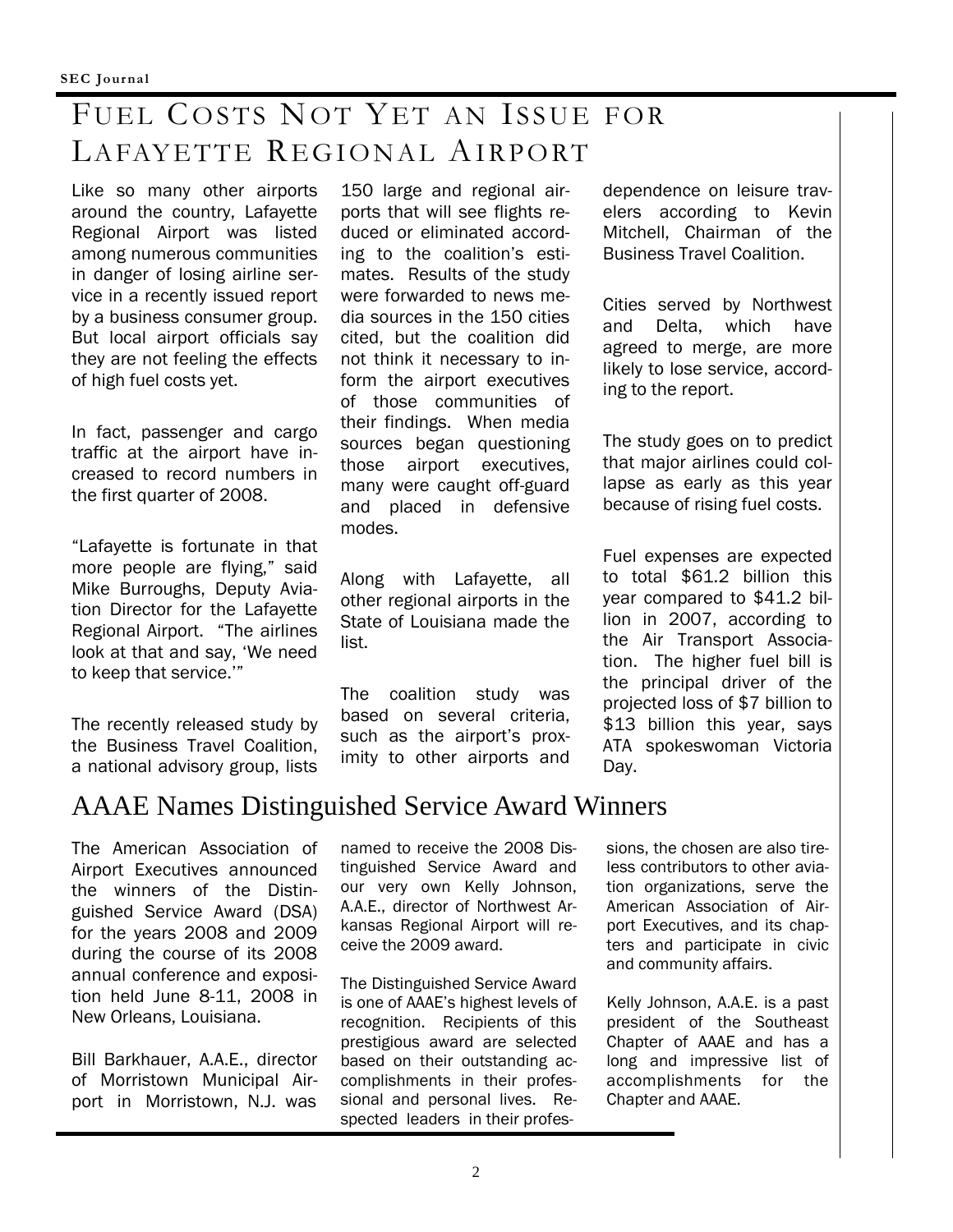# **BIRMINGHAM AIRPORT NAME CHANGE**

A majority of Birmingham Airport Authority members recently said they favor renaming Birmingham International Airport to honor civil rights leader Rev. Fred Shuttlesworth. They plan to formally vote on the change next month.

During a recent meeting with Mayor Larry Langford, five of the seven board members said they want to rename Alabama's largest airport Birmingham Shuttlesworth International Airport.

The board's madam chairman Gaynell Hendricks did not attend the meeting but said she also favors renaming the airport for Shuttlesworth who was a moving force in the 1950's and 1960's for changing Birmingham's segregation laws.

Mayor Langford suggested renaming the airport for Shuttlesworth during a recent meeting of Birmingham City Council. Mayor Langford and the board members agreed that Birmingham should remain in the name of the facility and add Shuttlesworth's name.

Madam Chairman Hendricks said the next regularly scheduled meeting of the airport board is August 11, 2008 but she will call a special meeting in mid-July to vote on the renaming of the airport and to discuss the logistics of the change.

"We have received information and a recommendation from the mayor and we are very much in favor of it," said Steven Hoyt, airport board vice chairman and a Birmingham City Council member. "Birmingham has an image problem and the name switch could help reshape the city's image on a global level," he added.

belongs to the airport authority who has managed the airport since 1986.

The Federal Aviation Administration has no approval authority in any airport's name. The airport will have to notify the FAA of the new name's effective date so various aviation publications can be updated, according to FAA spokeswoman Kathleen Bergen based in Atlanta.

The City of Atlanta took a similar approach when it renamed its airport Hartsfield-Jackson Atlanta International Airport in 2003 adding the name of Mayor Maynard Jackson to that of another former mayor, William B. Hartsfield. Hartsfield's name had been on the facility since 1980.

Hoyt noted that the decision

### **Fort Lauderdale-Hollywood Airport Gets FAA Award for Safety**

Fort Lauderdale-Hollywood International Airport, deemed one of the nation's safest, has received the Federal Aviation Administration's Air Carrier Airport Safety Award.

In granting the award, the FAA cited an airport program that asked tenants to remove debris from runways to reduce safety hazards. The airport also was praised for its procedures to

keep aircraft and ground support vehicles separated on the airport's aprons.

"Fort Lauderdale International established the working philosophy that safety is foremost. Any time, all the time, and that is what sets this airport apart from others," said Scott Seritt, division manager for the FAA's Southern Region when recently presenting the award.

The award is given only to airports in the Southeast and Fort Lauderdale-Hollywood International Airport was the sole recipient this year, according to FAA officials.

Last year, the FAA said Fort Lauderdale was among 20 airports nationwide most prone to runway incursions.